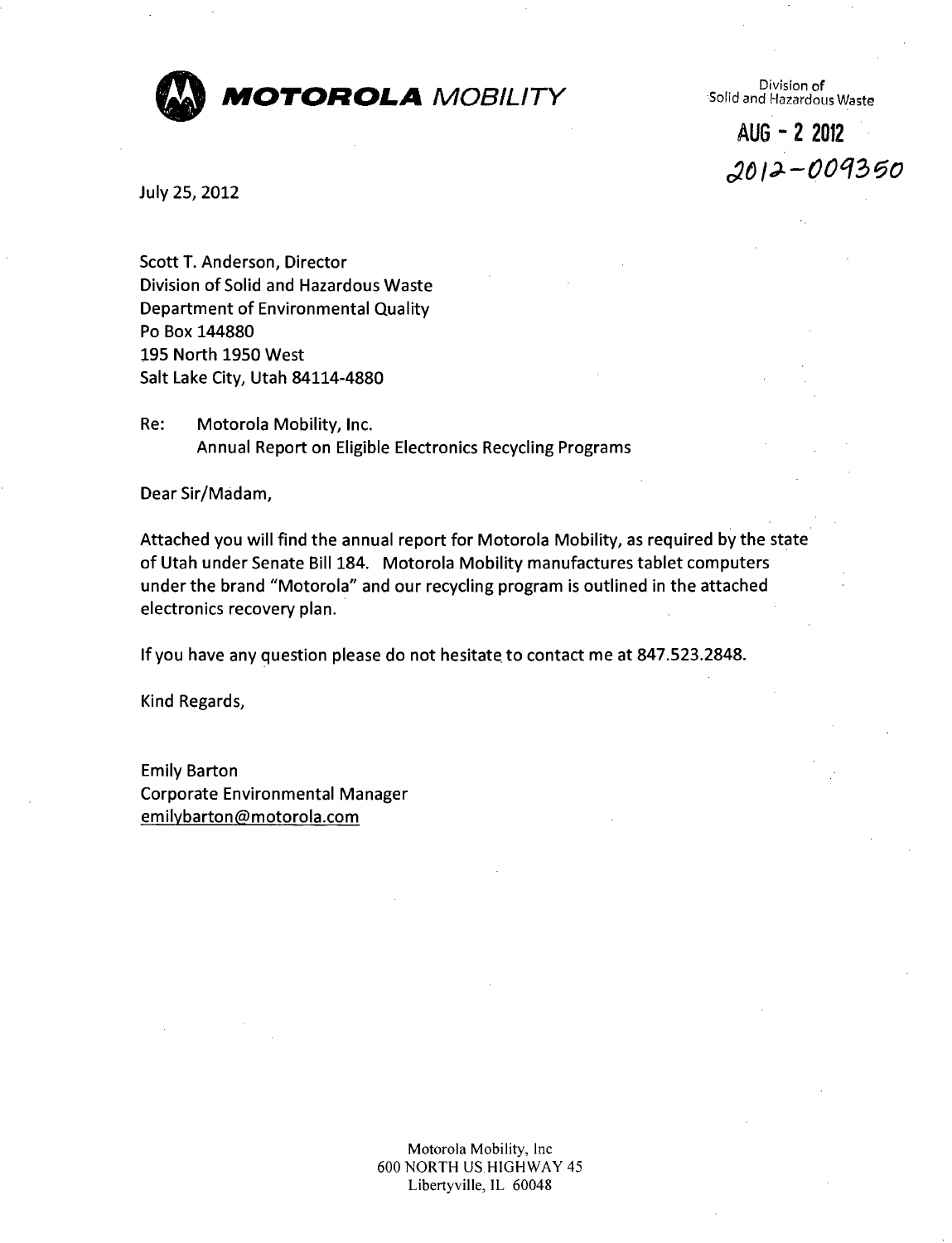



#### **Motorola Mobility Electronics Colllection Plan for Covered Electronics Devices**

a) A collection plan submitted in accordance with N.J.A.C. 7:26A-13.4 shall include the following:

1. The methods and services that will be used to collect used covered electronic devices, including, but not limited to:

i. The locations, including street addresses, of the collection sites to be utilized. The collection plan must provide for at least one collection site in every county in the State, unless the plan provides documentation that the county for which the plan does not provide collection coverage is already adequately covered by the collection plan of another manufacturer, group of manufacturers or other entity;

ii. Each collection site's hours of operation;

iii. A description of how each collection site will be staffed and secured;

iv. A listing of any limitations to be imposed on the quantity and type of material to be accepted, and whether any additional electronic equipment not required to be collected under the Electronic Waste Management Act will be accepted (for example, DVD players, VCRs, scanners, printers, or other computer and television peripherals and equipment);

v. A description ofthe collection methods to be utilized for consumers who are not physically able to travel to a collection site without assistance;

vi. A description ofthe collection methods to be employed for heavy (50 pounds in weight or heavier) or unwieldy covered electronic devices, including, but not limited to, flat screen televisions with screens greater than 40 inches measured diagonally and projection televisions;

vii. A description of how the collected covered electronic devices will be stored prior to transport to an authorized recycler;

viii. Certification that there will be no fee or cost charged a consumer for the collection, transportation or recycling of any covered electronic device other than a fee for a premium service provided for in an approved collection plan;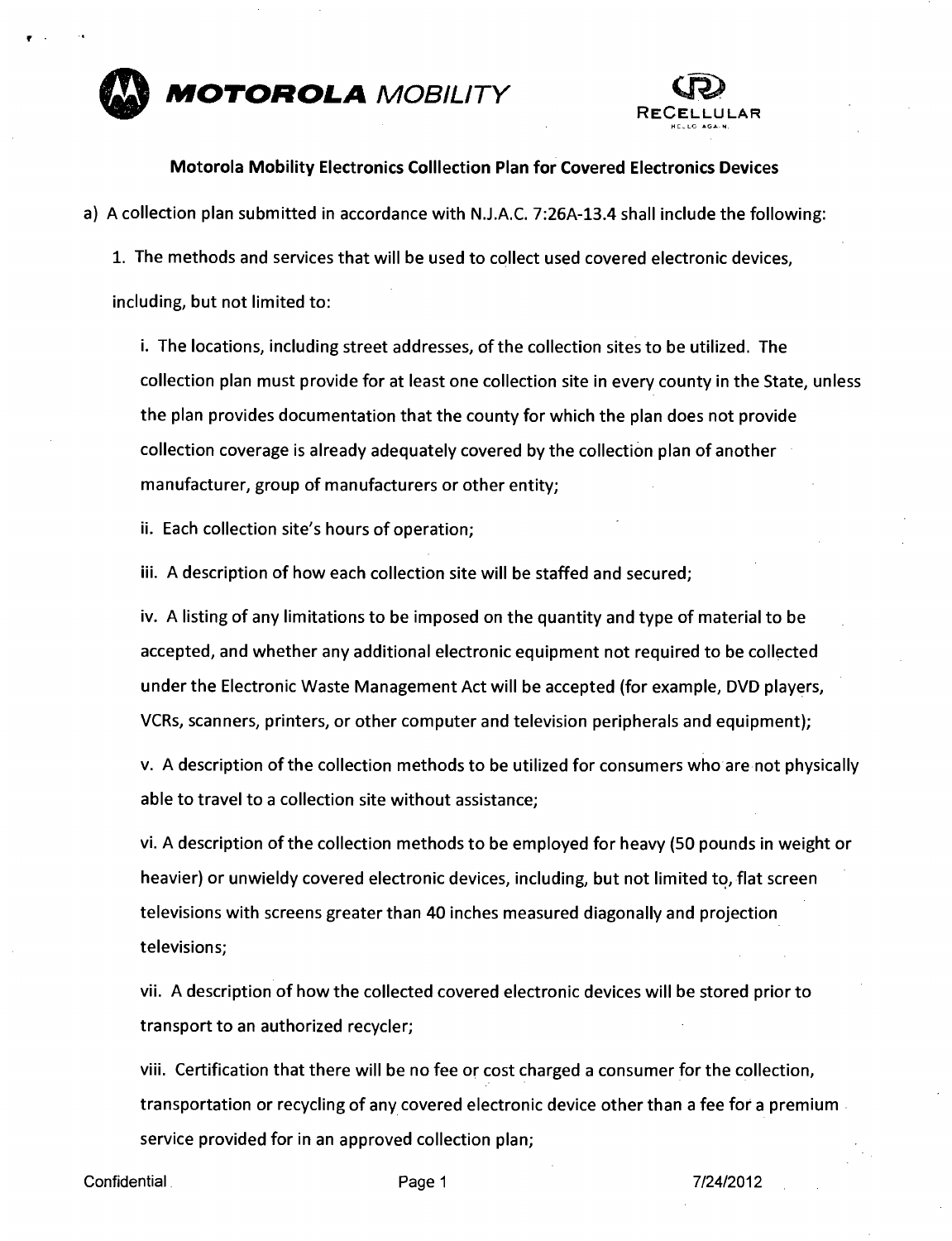



ix. An explanation of the extent to which, if any, there is coordination with county and municipal government recycling programs;

x. A description of the methods to be used to ensure that personal information contained on hard drives or similar data storage devices is secured from access by the general public and any untrained persons or employees; and

xi. Certification that each collector, transporter, or authorized recycler of covered electronic devices who is participating in a manufacturer's or group of manufacturers' approved collection plan is compliant with all applicable requirements of N.J.A.C. 7:26A-13.11;

2. The processes and methods that will be used to recycle collected covered electronic devices, including, but not limited to:

i. The name and location of each authorized recycler to which collected covered electronic devices will be transported. The collection plan must also include a copy of any permit issued by the state in which the recycler is located and a certification executed by the recycler stating that the recycler is aware of and has agreed to comply with the requirements of this subchapter. In addition, the collection plan must also include, for an authorized recycler located in a state other than New Jersey, a copy of the operating permit or approval issued by the state where the authorized recycler is located and documentation that the facility is operating in accordance with all applicable rules and regulations;

ii. A description ofthe recycling processes that will be used by each authorized recycler identified in 2.i, above;

iii. The processes and methods that will be used, if any, to recycle collected covered electronic devices, other than televisions, that are the subject of any vendor-to-business purchaser recycling arrangements into which the manufacturer has entered; and

iv. Certification that no collected covered electronic device has been handled in a manner that would violate N.J.A.C. 7:26A-13.7(f);

3. A description of the means that will be utilized to publicize the collection services, including a website or toll-free telephone number that provides information about the manufacturer's recycling program in sufficient detail to inform a consumer how to return covered electronic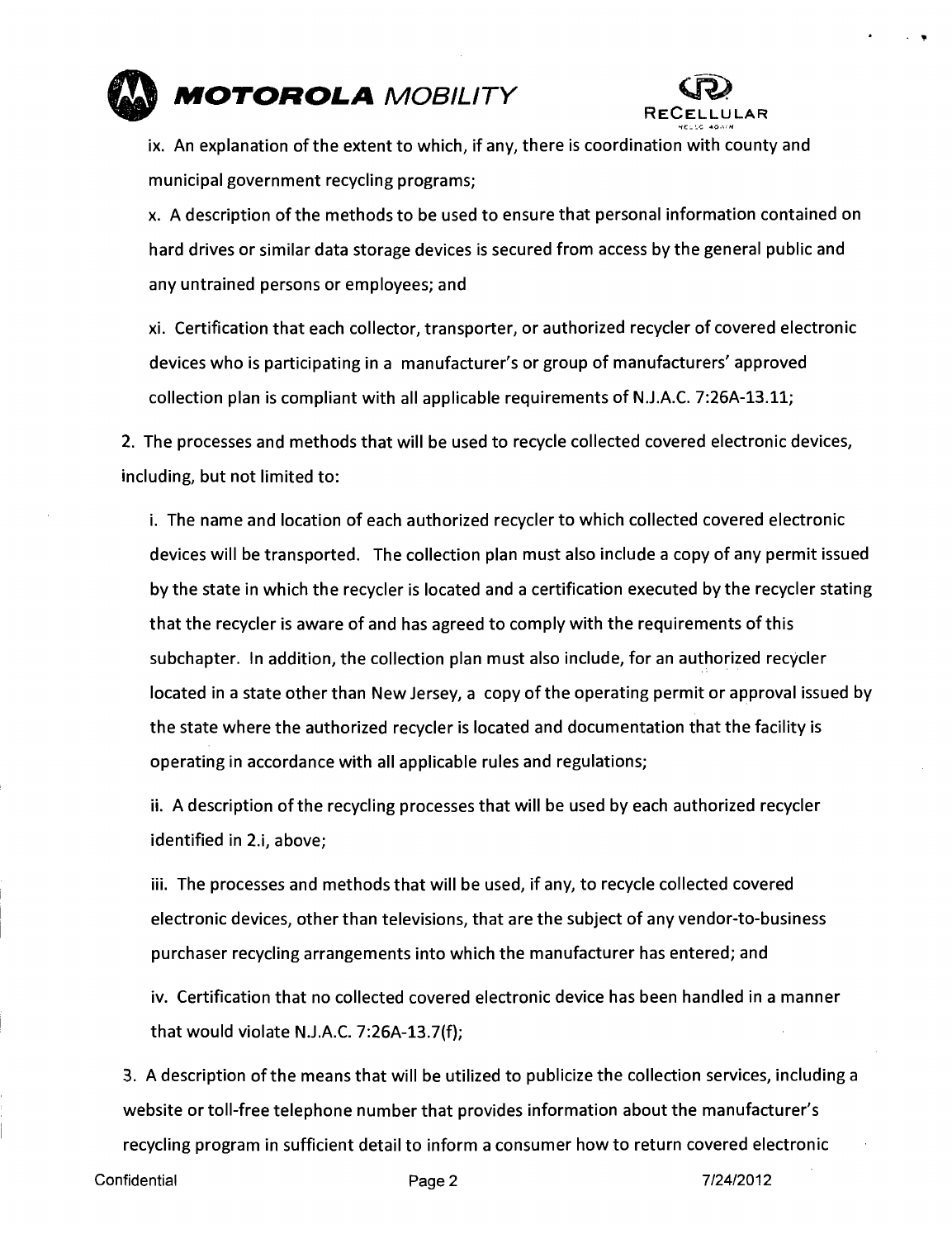



**devices for recycling, including any limitations placed by collectors on the number of covered electronic devices permitted for drop-off by consumers;** 

**4. A detailed explanation of how the manufacturer intends to fulfill its obligation, through its own operations, either individually or with other registered covered electronic device manufacturers, or by contract with for-profit or not-for-profit corporations, or local government units, including a commitment to provide for the collection of all types and all brands of covered electronic devices, including orphan devices. This explanation shall include, at a minimum, the anticipated collection amounts for each collection site;** 

**5. The following certification:** 

**"I certify under penalty of law that I have personally examined and am familiar with the information submitted in this document and all attachments thereto, and that, based on my inquiry of those individuals immediately responsible for obtaining the information, I believe that the information is true, accurate, and complete. I am aware that there are significant penalties for submitting false information, including the possibility of fine and imprisonment."** 

**The certification shall be signed as follows:** 

**i. For a corporation, by a principal executive officer of at least the level of vice president; or** 

**ii. For a partnership or sole proprietorship, by a general partner or the proprietor, respectively; and** 

**6. Certification that each manufacturer that is party to the collection plan is in compliance with N.J.S.A. 13:1E-99.101, which prohibits the sale or offer for sale in New Jersey of a new covered electronic device that is prohibited from sale in the European Union based on the excessive presence of heavy metals in the product, unless the covered electronic device is exempted from this prohibition under N.J.S.A. 13:lE-99.111(2)(a). For any covered electronic device exempted under N.J.S.A. 13:lE-99.111(2)(a), the manufacturer will include certification that the covered electronic device would have been in compliance with European Union standards for heavy metals, but for the inclusion of a substance in order to comply with the consumer, health or**  safety requirements of the Underwriters Laboratories or Federal or State law.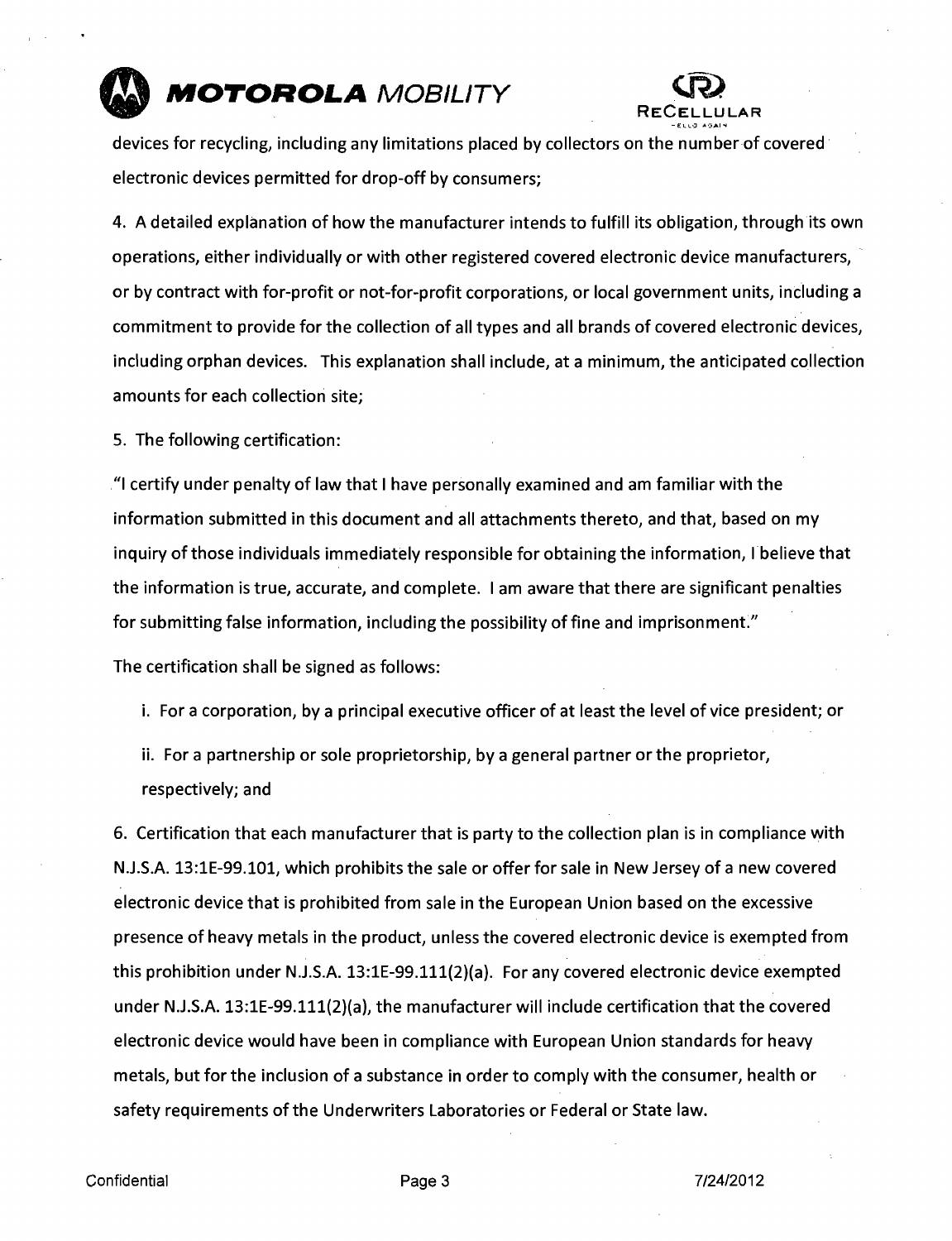



(b) The Department will hold confidential any information obtained in connection with a collection plan submitted pursuant to (a) above, if the Department determines, based upon a showing by the manufacturer, that the information, if made public, would divulge competitive business information, methods or processes entitled to protection as trade secrets of the registered manufacturer. A manufacturer asserting confidentiality shall submit its claim by following the procedures at N.J.A.C. 7:26-17.3.

1. This provision is in addition to and shall not be deemed to limit any claims of confidentiality under the Open Public Records Act, N.J.S.A. 47:1A-1.1 et seq., or common law.

(c) If a manufacturer asserts a claim of confidentiality pursuant to N.J.A.C. 7:26-17.3 for any part of a collection plan, it must submit two copies of its collection plan  $-$  one that omits the confidential information, and includes only the information for which no claim of confidentiality is being made, and a second that includes all the required collection plan information, including the information for which a claim of confidentiality is being made. The manufacturer shall certify both of these submittals.

### Motorola Mobility Overview

Motorola Mobility, Inc. is comprised of two business segments that produce a variety of products.

Mobile Devices: The Mobile Devices business designs, manufactures sells and services mobile devices (e.g. mobile phones, tablets) with integrated software and accessory products, and licenses intellectual property.

Home: The business designs, manufactures, sells, installs, and services digital and Internet Protocol (IP) video and broadcast network interactive set-tops, end-to-end video/audio delivery systems, broadband access infrastructure platforms, and associated data and voice customer premise equipment to cable television and telecom service providers, and wireless access systems, including cellular infrastructure and wireless broadband systems, to wireless service providers.

#### Products covered

In addition to mobile phones, Motorola has started to manufacture and sell tablet computers and a mobile phone accessory called a lapdock, which works like a computer monitor for a mobile phone. Our Home products are not currently covered under any state recycling laws, although we do offer a separate recycling program for those products (not covered in this plan).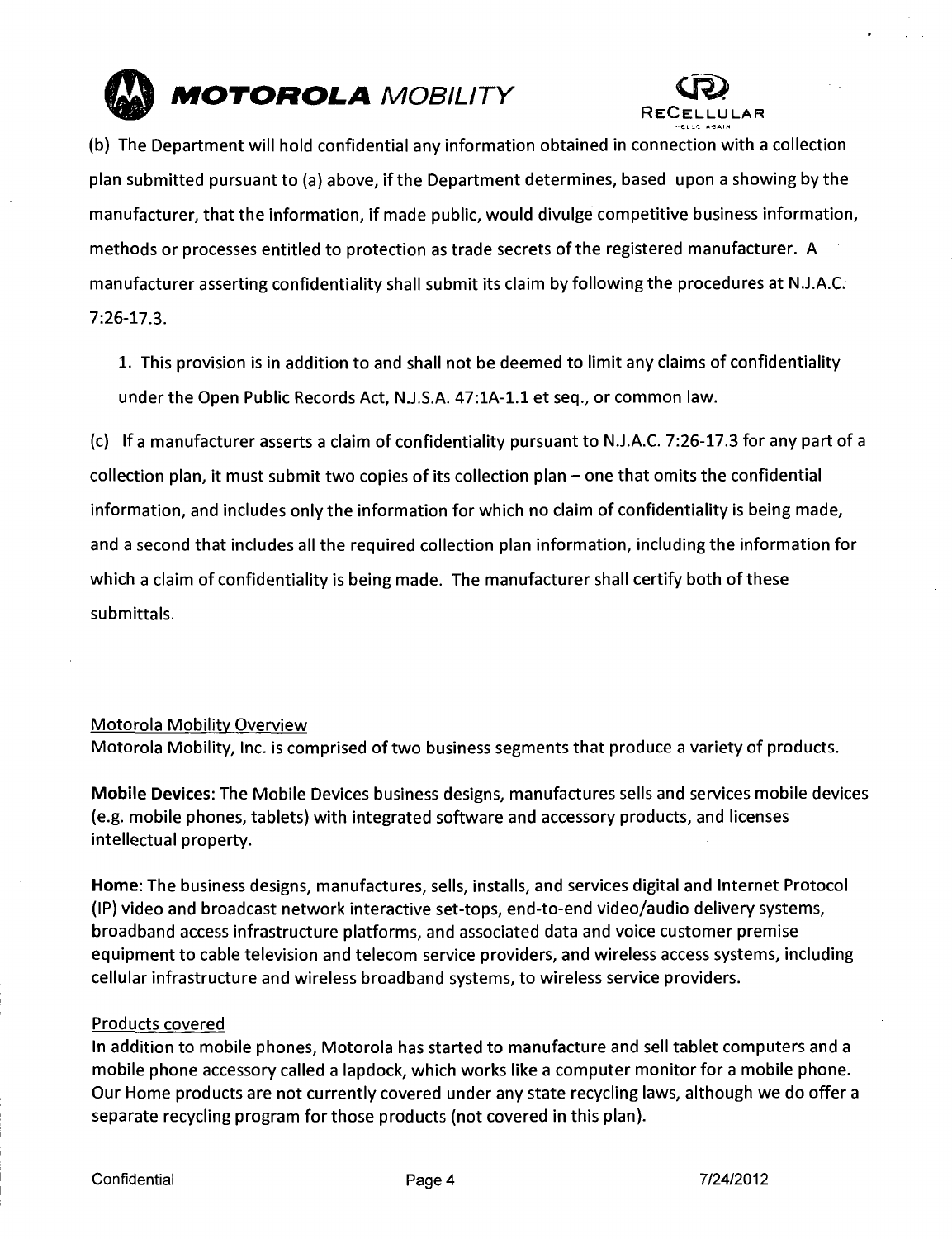



### **Process for the Recycling of Motorola Mobility Covered Electronics Device**

Motorola Mobility offers take back and recycling for mobile devices. Our take-back programs accept any mobile device or accessory (not only Motorola products). Here is an outline of how the recycling program works in the U.S.:

- 1. Consumers may download a postage-paid label from our website: http://responsibilitv.motorola.com/images/uploads/environment-recvcling-mobile-phonepostage.pdf
- 2. Consumers may also call a dedicated toll free number (800-264-5130) and request that a prepaid mailing label be emailed or shipped to them.
- 3. This label can be affixed to any package/envelope containing the equipment and the consumer can drop it in the mail at no charge.
- 4. The package will be received by Recellular, Inc., who manages the recycling of all shipped mobile devices on behalf of Motorola. All phones are either refurbished for resale or recycled and Recellular reports the volume of phones collected to Motorola.
- 5. Further information about Recellular's process can be found in Appendix A.

## Contact Information/Websites

Global - http://responsibility.motorola.com/index.php/environment/products/recvcling/htrmp/ U.S.-

http://responsibilitv.motorola.com/index.php/environment/products/recvcling/htrmp/USrecycling/ Recellular Website - http://www.recellular.com

# **Appendix A Recellular's Process Description**

Motorola Mobility's consumer take back program is managed with support from ReCellular, Inc. The following describes Recellular's activities and compliance programs in relation to mobile devices collected, transported and recycled on behalf of Motorola Mobility Inc.

- 1. A detailed description of how the activates performed under the program are in compliance with the requirements of the Connecticut General Statues ("CGS") Chapter 446n and the Regulations of Connecticut State Agencies ("RCSA") Section 22a-638-l(b)(3):
	- a. As an ISO 14001:2004 registered company, ReCellular is required to review all applicable environmental laws, regulations, and other requirements to which we subscribe on an annual basis. Once per year, a formal review of local, state, and federal laws is conducted. Documented evidence of that review and the results are maintained by the Environmental Manager Representative (EMR). If during the year, additional requirements become evident via new laws or regulations, a review will be conducted at that time to determine if it is applicable to ReCellular's operations.
	- b. Mobile devices are diligently tracked throughout entire disposition. Devices received are tracked by electronic serial number (ESN). This tracking system allows us to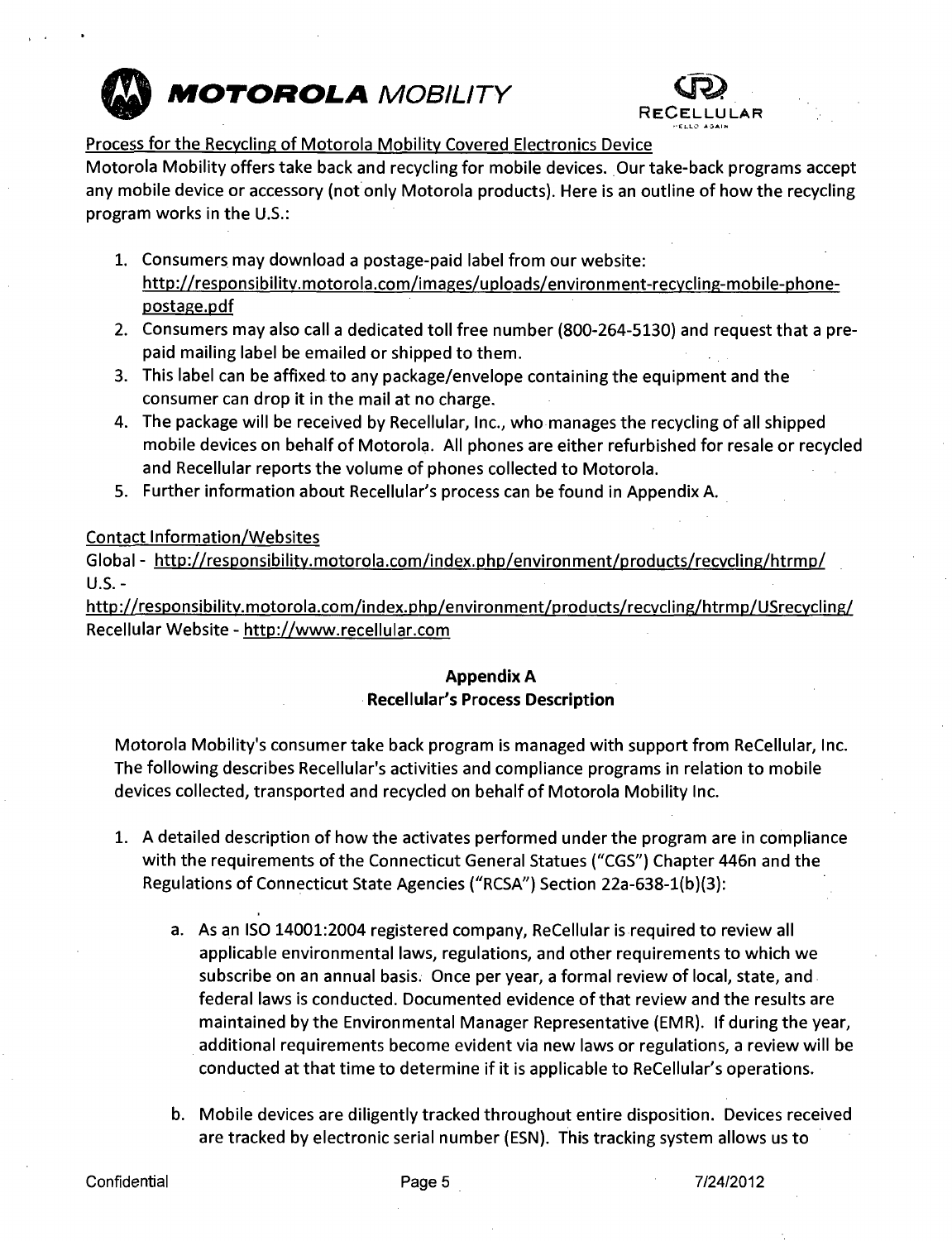



identify the source of each mobile device, its specific location within our facility, and the ultimate disposition event, be it resale or recycling. Additionally, ReCellular maintains a monthly environmental report that documents the following information for all end-of-life material streams: shipment date, invoice reference number, weight (in pounds), freight fees, and date certificate of destruction is received. A copy of this report can be provided upon request. Monthly Environmental Reports are kept for a period of five years.

- c. LilON batteries have been classified as a hazardous material by the United States Department of Transportation (USDOT). The DOT's Hazardous Material Regulations govern the transportation of lithium ion batteries, which are regulated, for transportation purposes, as a Class 9 hazardous material ReCellular's packaging and shipping of used lithium ion batteries for recycling constitutes activities that fall under the Hazardous Materials Regulations. Therefore, all LilON batteries that are sent for downstream recycling must be separated to prevent short circuits. To comply with this regulation, ReCellular individually packages batteries in plastic bags. Batteries are shipped downstream in a fire resistant 55 gallon drum, properly labeled.
- 2. A detailed description of the process flow regarding the recycling of covered devices:
	- a. It is ReCellular policy that devices received through recycling collection programs that do not pass the functionality criteria have three possible destinations.
		- i. Devices will only be sold to customers located in developed OECD countries.
		- ii. Devices will be broken down into functional component parts (i.e. LCD, Keypad, etc.) for repair processes.
		- iii. Devices will be sent for downstream management to ReCellular's approved recycling partner.
	- b. Sims Recycling Solutions, located at 3700 N Runge Ave., Franklin Park, IL, is ReCellular's approved downstream recycling partner for all electronic end-of-life material streams. They manage the physical recycling of our mobile devices, circuit boards, chargers, and all chemistry batteries. Sims Recycling Solutions is ISO 14001:2004 and ISO 9001:2001 registered, and very active in the electronic recycling industry.
	- c. All generated electronic scrap material streams must be managed and sent to a qualified recycler located in an OECD country (http://www.oecd.org). Sims Recycling Solutions, has agreed to this stringent restriction. Additionally, Sims Recycling Solutions has provided a list of approved downstream refining partners that are utilized that complies with ReCellular's exporting policies.
	- d. ReCellular also has a zero landfill policy for all collected electronic material streams, therefore end-of-life electronic material cannot be sent to a landfill or incinerator at any point in the downstream disposition process. Sims has agreed to comply with this policy as well and provides a certificate of recycling for each lot of material sent to their facility.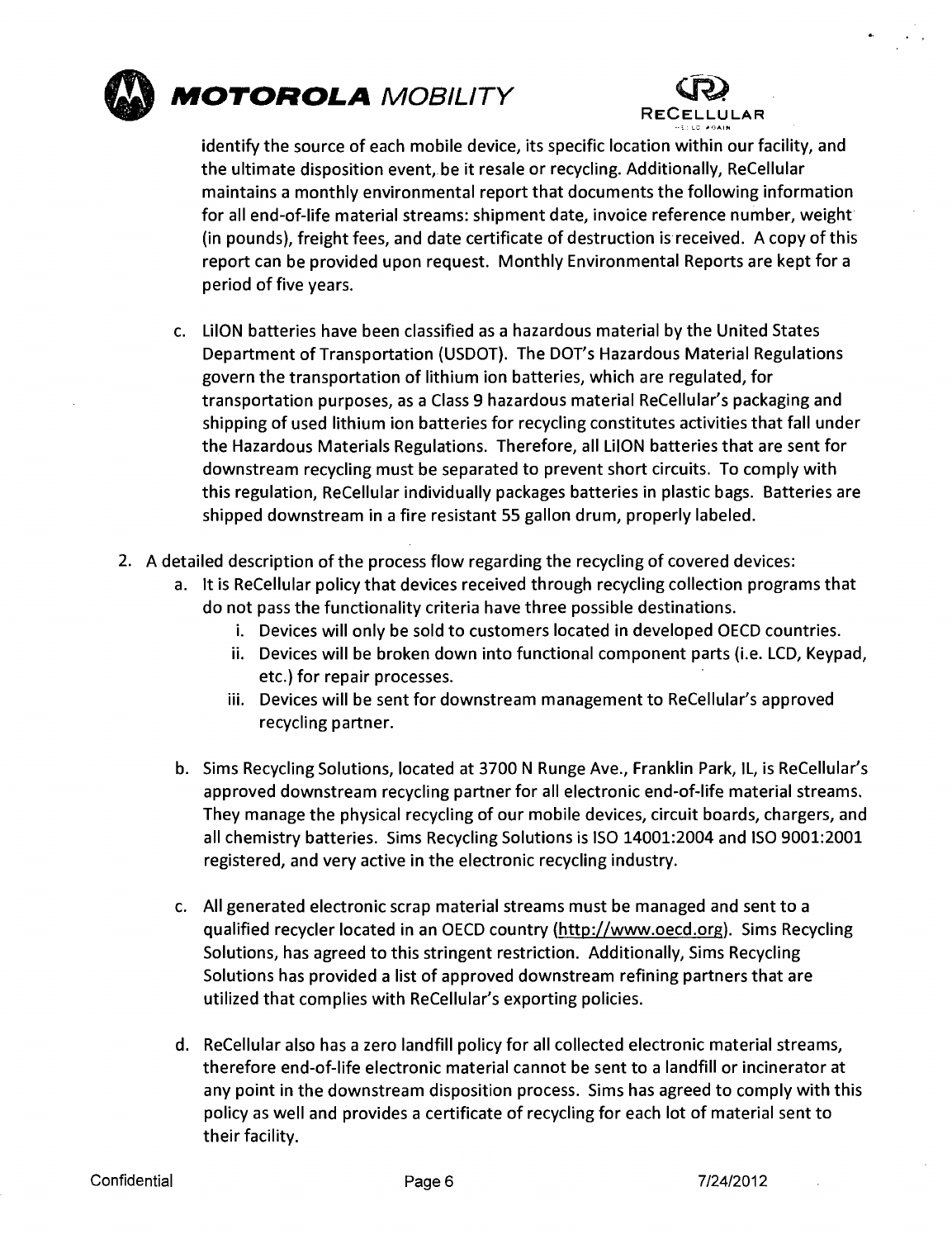



- e. The obsolete and non-functional mobile devices are shredded on-site at the Sims facility. Following the shredding process a portion of the lot is taken for precious metal assaying purposes. The shredded lot is then sent to a refinery for precious metal recovery. The circuit board of a mobile device contains material streams such as gold, silver, palladium, and copper, which after refining are reused for manufacturing purposes.
- f. A detailed process flow has been attached for reference. As indicated above, all downstream processing throughout disposition must take place in OECD countries per ReCellular exporting policy.
- g. Mobile Devices are recovered primarily via the service provider. Motorola provides information on "How to Recycle Motorola Products" at the following link: http://responsibilitv.motorola.com/index.php/environment/products/recvcling/htrmp /USrecvcling/
- 3. Information that the program is in compliance with environmental protection laws of Connecticut, all other states, the federal government and in addition, the environmental protection laws of any country.
	- a. As an ISO 14001:2004 registered company, ReCellular is required to review all applicable environmental laws, regulations, and other requirements to which we subscribe on an annual basis. Once per year, a formal review of local, state, and federal laws is conducted. Documented evidence of that review and the results are maintained by the Environmental Manager Representative (EMR). If during the year, additional requirements become evident via new laws or regulations, a review will be conducted at that time to determine if it is applicable to ReCellular's operations.

In ReCellular's Environmental Policy, which is available online, we commit to meet or exceed the requirements of applicable environmental law and regulation and other requirements to which we subscribe. Additionally, we require adherence to environmental laws, regulations and our policies and procedures for all employees. Further it is required that ReCellular employee's received adequate and appropriate training for all applicable environmental regulations.

4. Mobile Devices are typically returned to the recycler via United States Postal Service to: ReCellular

2555 Bishop Circle West Dexter, Ml 48130

- a. See item 2 above
- b. No smelting, incineration, air or waste permits are needed for any of the processes held at ReCellular's facilities. The only law that ReCellular must be compliant with is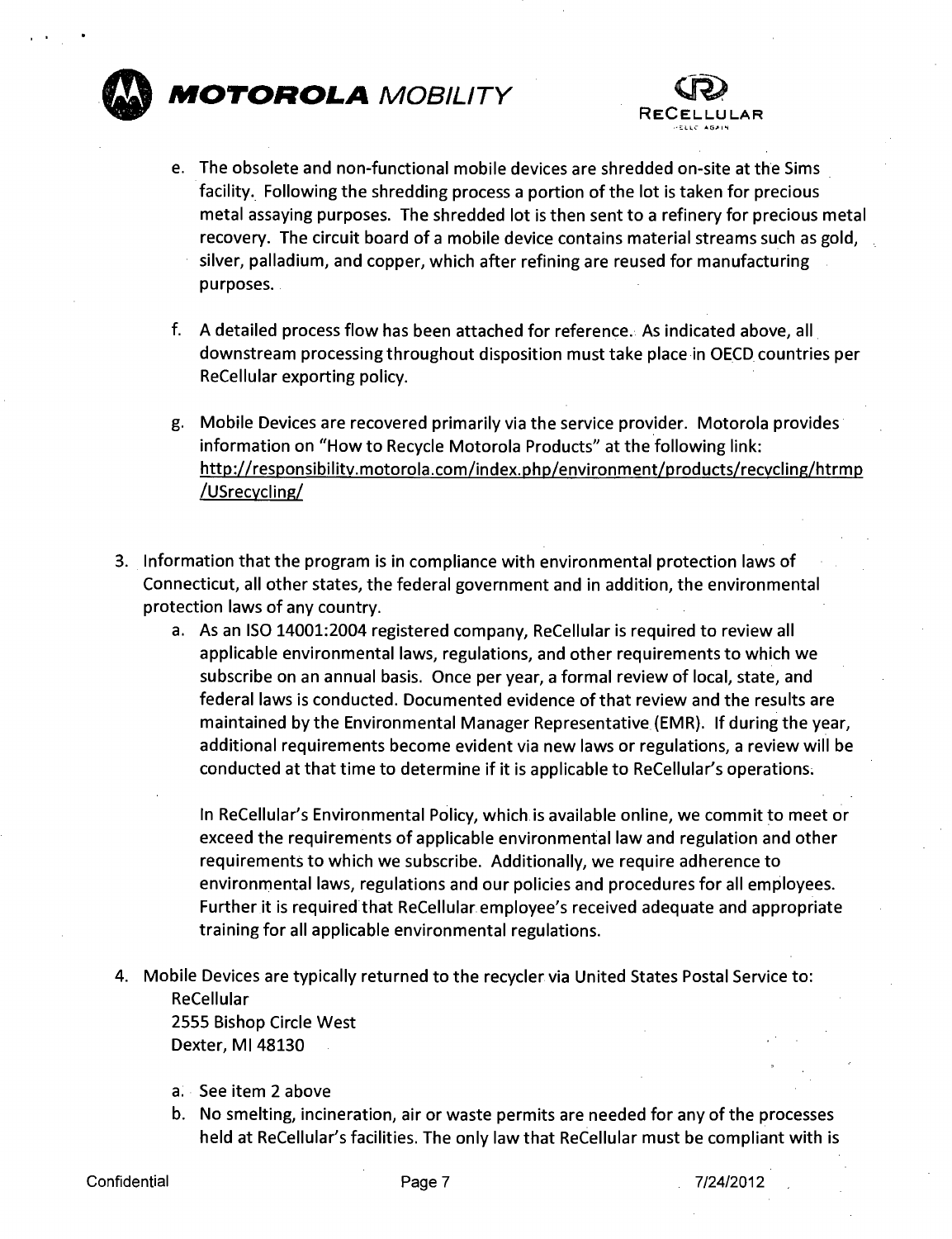



Part 111, Hazardous Waste management, Michigan Compiled laws (MCL) 321.11101 et seq. or Part 121, Liquid Industrial Wastes, MCL 324.12101 et seq. of the Natural Resources and Environmental Protection Act, 1994 Pa 451, as amended (NREPA); Subtitle C ofthe federal Resource Conservation and Recovery Act of 1976, as amended (RCRA). The authority of Michigan Department of Environmental Quality issued ReCellular their Site Identification Verification MIK884957481 for being compliant for the above-mentioned law as of May 2003. This law considers ReCellular a large quantity handler of universal waste (LQHUW) of universal waste. Documentation of ReCellular's Site Identification number has been attached.

- c. ReCellular's Environmental Management System manual has been attached as requested, which provides a description of the environmentally preferred practices.
- This requirement is not applicable as no smelting, incineration, air or waste permits are needed for any of the processes held at ReCellular's facilities,
	- i. NA
	- ii. NA
	- iii. NA
	- iv. NA
- e. Documentation of Audits. Not Applicable
- f. Motorola collected and sent 237,771 mobile devices to ReCellular, Inc. for processing in 2009. 108,851 units were sent downstream for precious metal recovery.
- 5. See Downstream Recycling Process flow charts below.
- 6. NO CEDs are exported.
- 7. ReCelluar Certifies that all CEDs in the private program will be recycled or reused or refurbished in accordance with 446n of the Connecticut General Statutes and Section 22a-638-1 the Regulations of Connecticut State Agencies.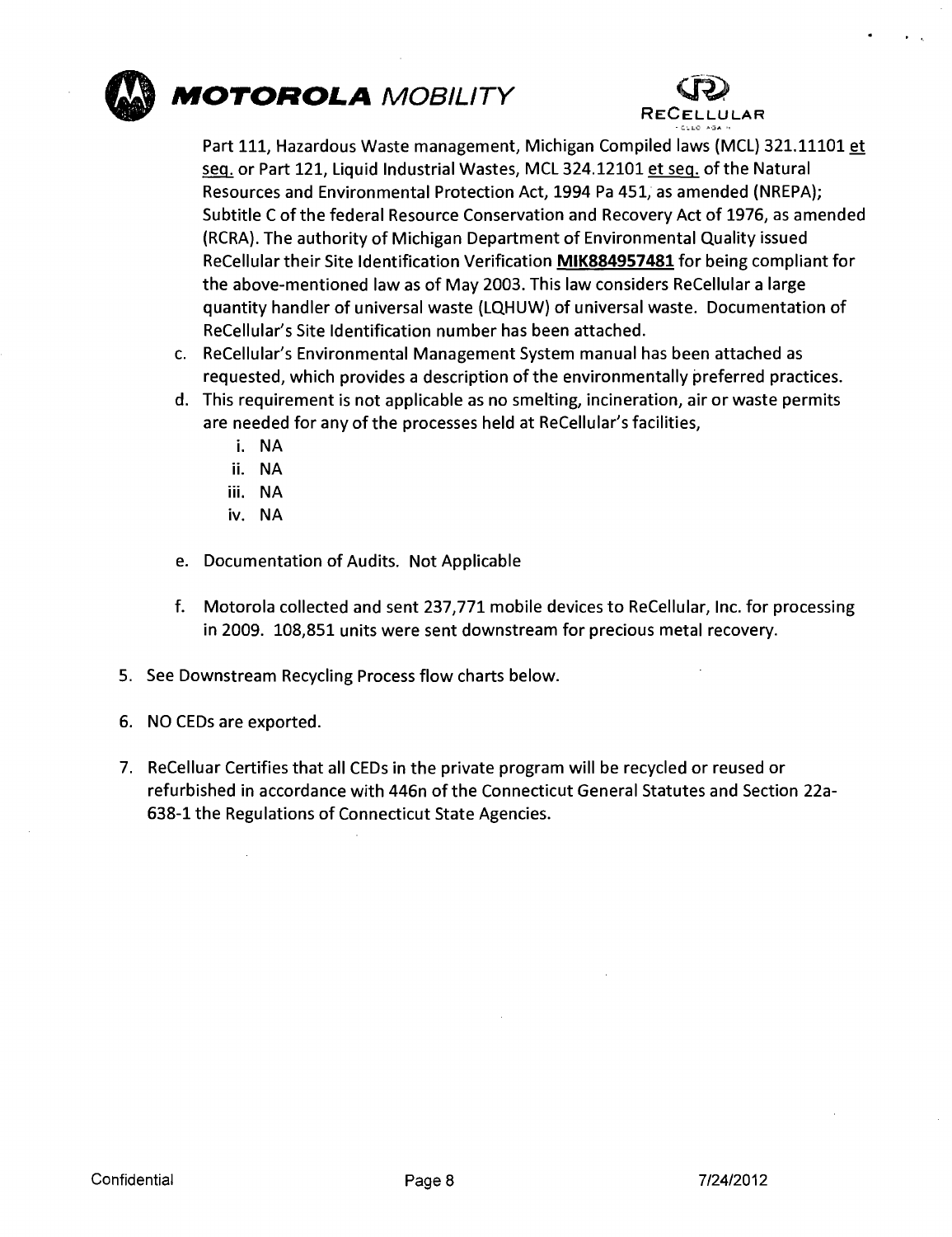





Confidential **Confidential** Page 9 7/24/2012